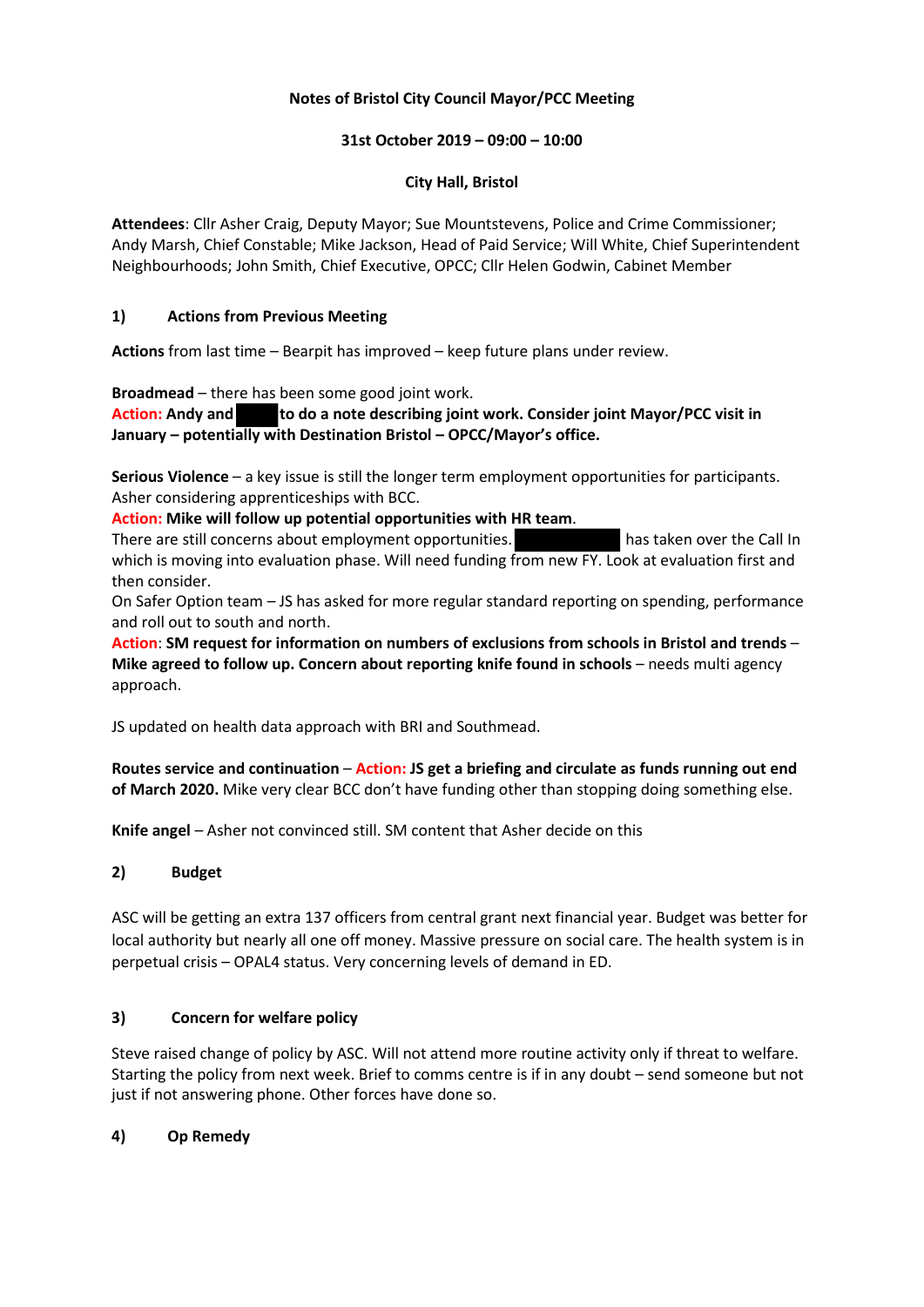86 officers focus on knife crime, drugs and burglary - proactive team. 9% drop off in burglaries outcomes up to 7.7%. Increases in convictions to drug and knife crime. Rise in stop and search. Key disproportionality figures are in Somerset.

### 5) **Extinction Rebellion**

**Andy Bennett and** have spoken - going forwards want protocol agreed about how it will work. If there is a Sec 14 power to be used in Bristol want Mayor and D Mayor consulted if being considered. Mayor would support powers which keep arterial routes flowing.

 $6)$ Mayor hate crime investigation ongoing.

### $7)$ **Stapleton Road incident**

Briefing given by SC. Going to SOPP for review. Also talked about PC convicted of assault - colleague reported.

- 8) Reducing reoffending - discussion about attendance and IOM
- 9) Youth zones keen but ongoing search for site and resources.

### $10)$ **Trinity**

Work advanced with a preferred bidder from third sector - putting together a 100% affordability proposal and discussing with officers - question about height.

#### $11)$ **Clean Air Zones**

will be police contact. To impose a diesel ban will need secondary legislation - order would include ability to enforce by camera. Police to update on our policy. Agreed: to speak to about police sustainability plans

#### $12)$ Grenfell

**Action: Mike will ask** about the approach to evacuation in Bristol high rise blocks though a number privately owned.

 $13)$ Election and purdah - looking at meetings.

### **Actions:**

| <b>Meeting</b> | <b>Action</b>                                                                              | <b>Comments</b> |
|----------------|--------------------------------------------------------------------------------------------|-----------------|
| <b>Date</b>    |                                                                                            |                 |
| 31.10.19       | Andy and<br>to do a note describing joint<br>work in relation to Broadmead. Consider joint |                 |
|                | Mayor/PCC visit in January - potentially with                                              |                 |
|                |                                                                                            |                 |
|                | Destination Bristol - OPCC/Mayor's office.                                                 |                 |
| 31.10.19       | Mike will follow up potential opportunities with                                           |                 |
|                | <b>HR</b> team                                                                             |                 |
| 31.10.19       | SM request for information on numbers of                                                   |                 |
|                | exclusions from schools in Bristol and trends -                                            |                 |